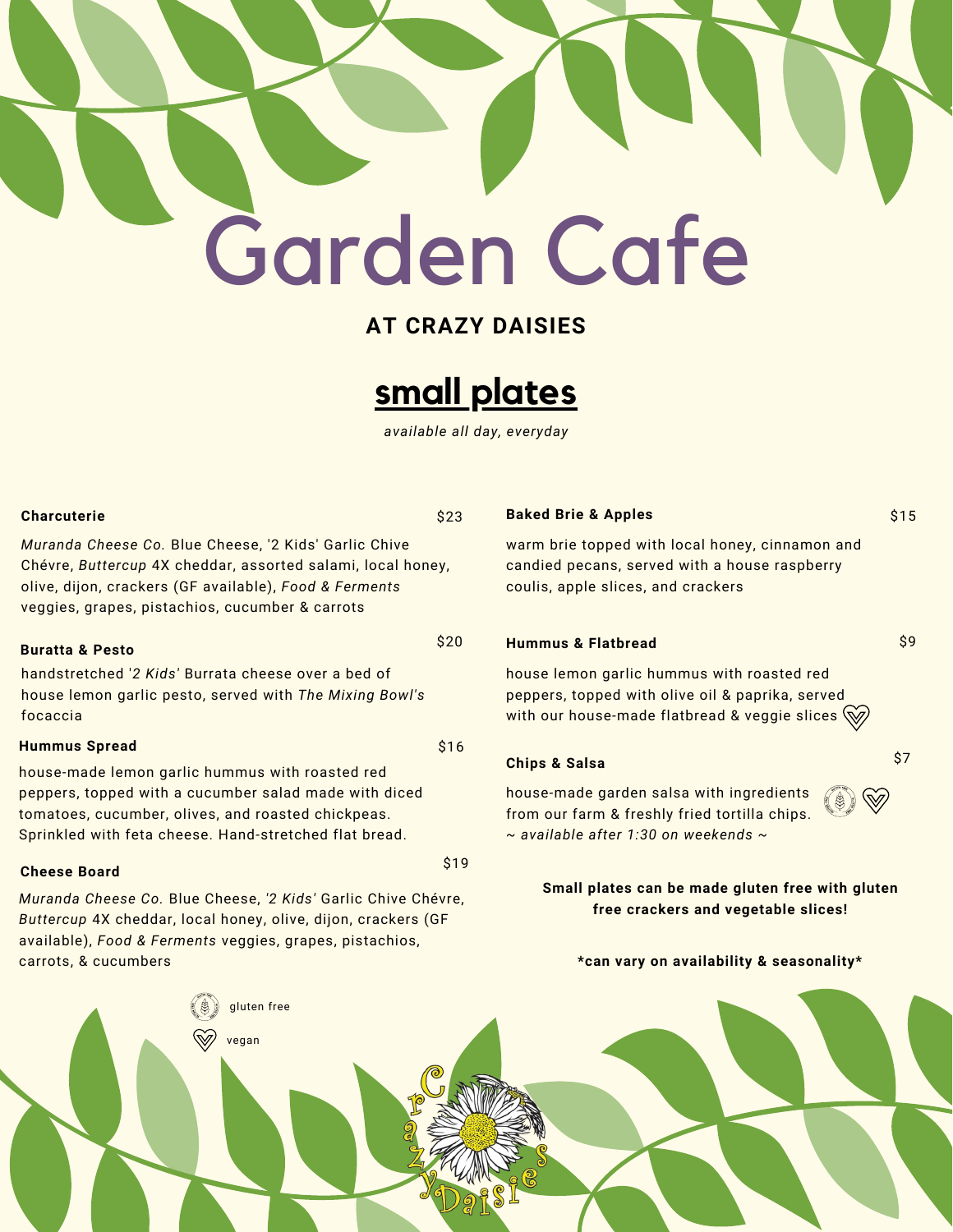# Garden Cafe

## **AT CRAZY DAISIES**

## **weekday menu**

*available Tuesday - Thursday*

*add grilled chicken \$5*

\$10.00

## **salads sandwiches**

**Grilled Cheese** \$9.00

'*2 Kids'* Jersey Gold Cheese on *The Mixing Bowl's* brioche. Add tomato (+2) and/or bacon (+3)

#### **Chicken Salad** \$14.00

*The Mixing Bowl's* sourdough with hand-pulled, GMO-free chicken salad made with red onion, celery, house seasoning, dijonaise dressing, and lettuce.

Applewood smoked bacon, crispy lettuce, tomato, mayo & "T.M.B" Italian bread toasted. **B.L.T.** \$14.00

#### **Oven Roasted Turkey \$15.000**

Jenn's house brined & oven roasted turkey. Fillings change weekly, check specials menu!

**All sandwiches are served with tortilla chips and a** *Barrel & Brine* **Garlic & Dill Pickle**





#### **Caesar Salad** \$12.00

romaine lettuce, shaved Locatelli cheese, homemade croutons & Jenn's caesar dressing

#### **The Garden Salad** \$10.00

mixed greens, shaved carrots, cucumbers, red onion, tomatoes & choice of poppyseed, balsamic or honey mustard dressing.

#### **Goat Cheese Salad** \$14.00

mixed greens, *'2 Kids'* Plain Jane goat chevre, seasonal fruit, red onions, walnuts, and Jenn's poppyseed dressing.

#### **Wedge Salad** \$13.00

iceberg lettuce, crumbled bacon, cherry tomatoes and Jenn's bleu cheese dressing w/ *Muranda Cheese Co.*

**Jenn's Dressings: balsamic, poppyseed, honey mustard (50¢), Caesar (75¢), & blue cheese (75¢)**

## **quiche**

**Lorraine,** *or tomato pie during season*

local eggs, house-made crust, sautéed onions & seasonal veggies with NY cheese over a bed of arugula. Available with Canadian Bacon (+\$2) too!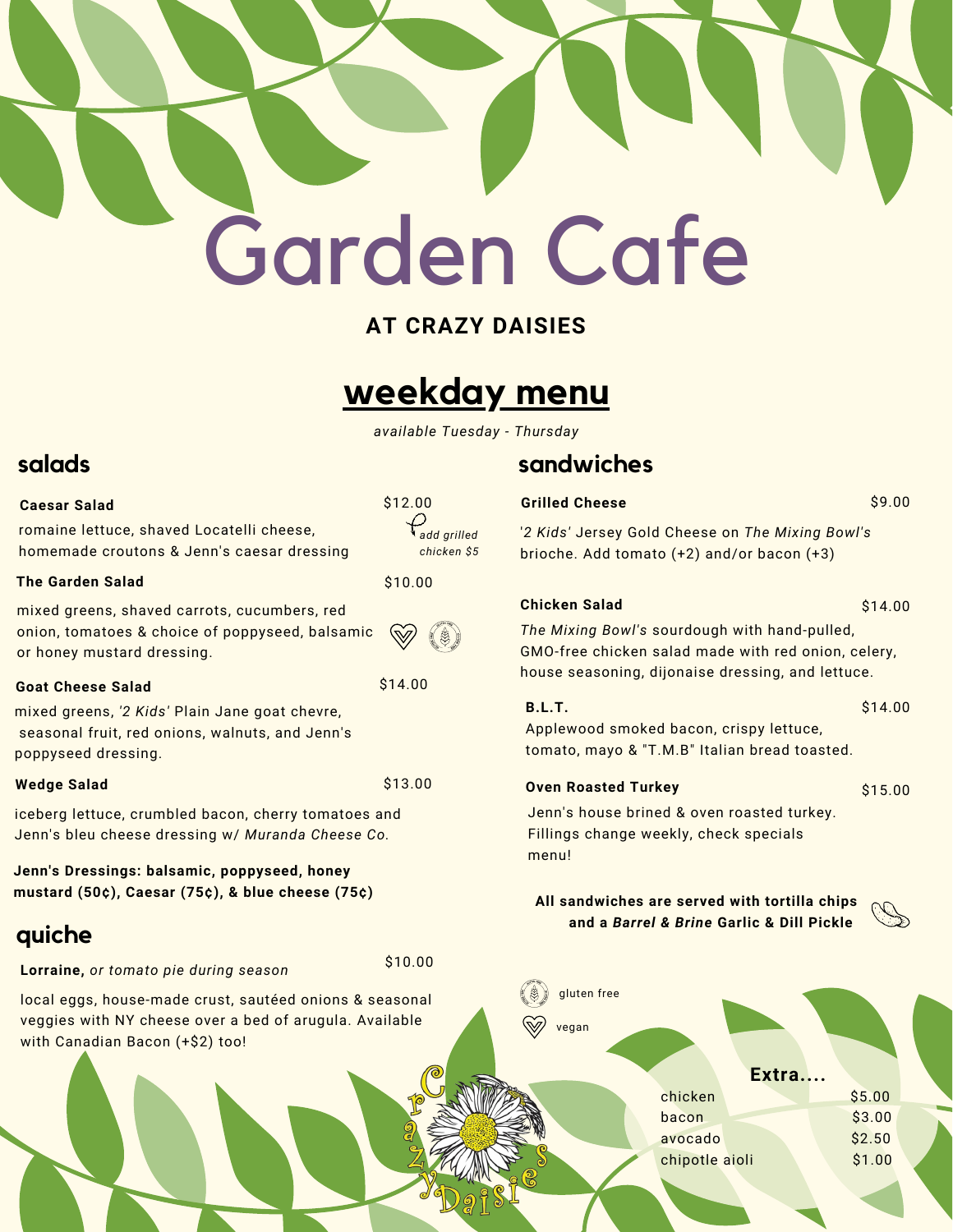## Garden Cafe

## **AT CRAZY DAISIES**

**pizza**

*available Friday all day & after 1pm on weekends*

| <b>Cheese</b><br>red sauce, mozzarella.                                                                       | \$12.00 |
|---------------------------------------------------------------------------------------------------------------|---------|
| Garlic<br>garlic sauce. mozzarella.                                                                           | \$12.00 |
| <b>Mushroom</b><br>red sauce. mozzarella. mushrooms.                                                          | \$14.00 |
| Pepperoni<br>red sauce. mozzarella. pepperoni.                                                                | \$14.00 |
| <b>Margherita</b><br>red sauce. 2 Kids Fresh Mozzarella. tomatoes. basil.                                     | \$15.00 |
| <b>Goat Cheese</b><br>garlic sauce. 2 Kids Goat Cheese. tomatoes. mozzarella. spinach.                        | \$16.00 |
| <b>Gluten Free Crust</b><br>homemade gluten-free crust. pick any pizza & add \$4.50                           | varies  |
| <b>SOP</b><br>red sauce. Red Gate Grocer Sausage. peppers. onions. mozzarella.                                | \$15.00 |
| Lindzinnia<br>red sauce. mushrooms. onions. peppers. spinach. seasonal veggies.                               | \$14.75 |
| Cobra<br>house arrabbiata meat sauce. mozzarella. pepperoni. spicy peppers. onions.                           | \$15.00 |
| <b>Maryrose</b><br>garlic sauce. 2 Kids Goat Cheese. baked beets. mozzarella. arugula. balsamic drizzle.      | \$16.00 |
| <b>Honey Drip</b><br>garlic sauce. goat cheese. mozzarella. onions. capicola pepperoni. local honey. arugula. | \$17.00 |
| gluten free                                                                                                   |         |

| W,<br>vegan | Extra       |        |
|-------------|-------------|--------|
|             | veggies     | \$2.00 |
|             | pepperoni   | \$3.00 |
|             | sausage     | \$3.00 |
|             | goat cheese | \$4.00 |
|             |             |        |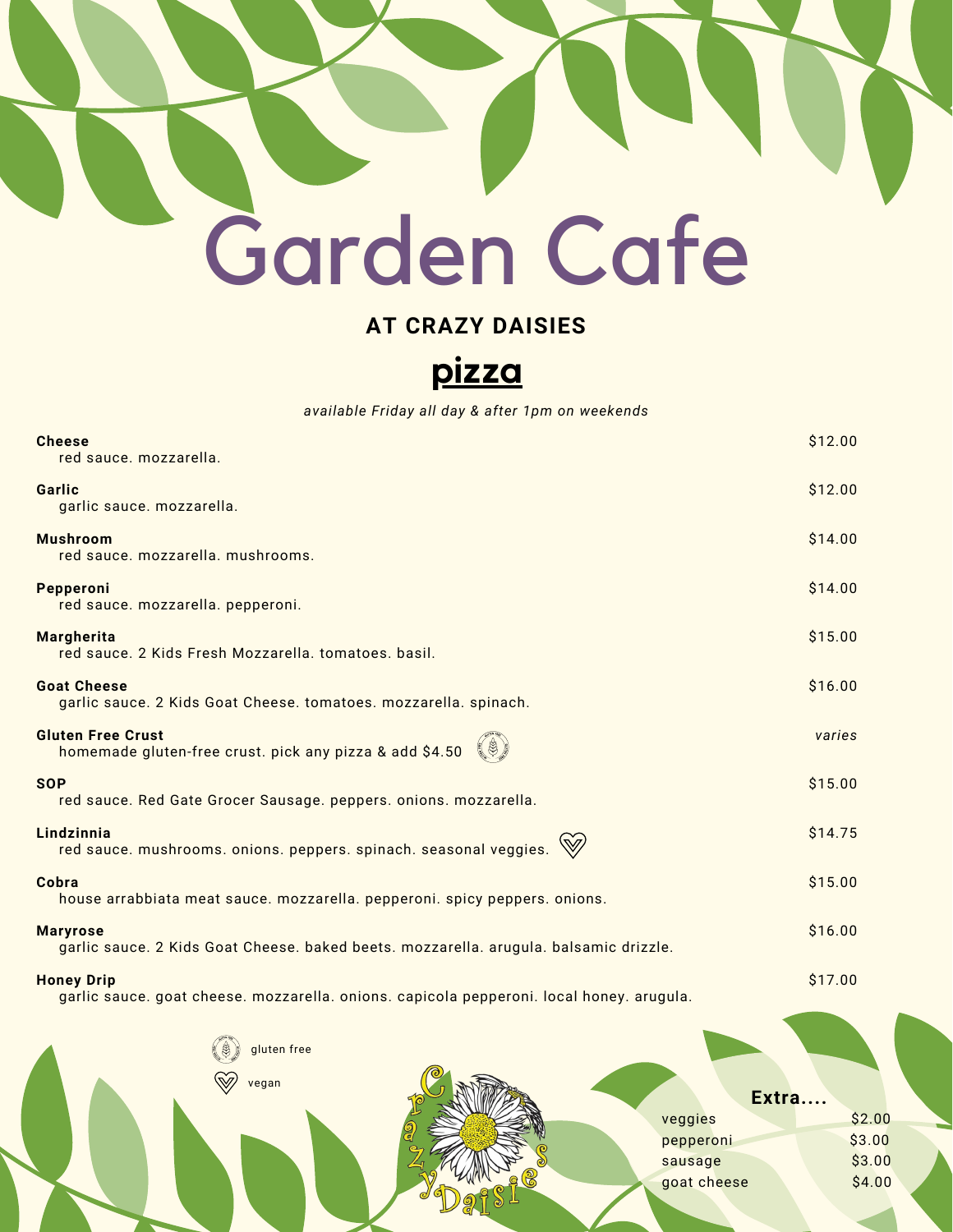## **AT CRAZY DAISIES**

## **breakfast**

*available from 9:30 am - 1:00 pm on Saturday & Sunday*

#### **Breakfast Sandwich,** *can be deconstructed* \$11.00

build your own. choice of bread, egg, meat & cheese.

- -The Mixing Bowl's biscuits, Pasta's Stretch or Wrap $\overline{\mathcal{C}}$
- -Scrambled or Fried Eggs
- -American, Cheddar or Swiss cheese

-*Red Gate Grocers'* Bacon, Sausage, or Canadian Bacon -add chipotle aioli (\$1), arugula (\$2) & avocado (\$2.50)

#### **French Toast**  $\frac{1}{2}$  **S9.00**

Your choice of house made Brioche or Pasta's Raisin Pecan Bread. Topped with seasonal fruit & Dutch Hill Maple.

### **Garden Scramble** \$13.00

Farm fresh eggs scrambled with spinach, onions & tomatoes with your choice of meat and topped with cheese. Side of Pastas Stretch bread toast. *Can be Gluten Free*

#### **Roasted Potatoes** \$5.00

seasoned. pan roasted. sour cream. fresh chives.  $\left(\!\! \left[ \mathcal{S}\right]\!\! \right)$ 

#### **Breakfast Pizza** \$20.00

house-made, hand-stretched crust, local eggs. Red Gate Grocer Sausage. NY cheddar & mozzarella. Dutch Hill Maple drizzle. *Serves 2 - 3 people*

### **The Little Gardener \$7.50**

Scrambled eggs, American cheese, bacon or sausage patty & toast. *Kid friendly!*

| <b>Sides</b>      |        |
|-------------------|--------|
| sausage           | \$3.00 |
| bacon             | \$5.00 |
| Canadian bacon    | \$4.00 |
| avocado           | \$3.00 |
| roasted potatoes  | \$3.00 |
| stretch toast     | \$2.50 |
| gluten free toast | \$3.00 |
| fruit             | \$3.00 |
|                   |        |





*(GF available)*